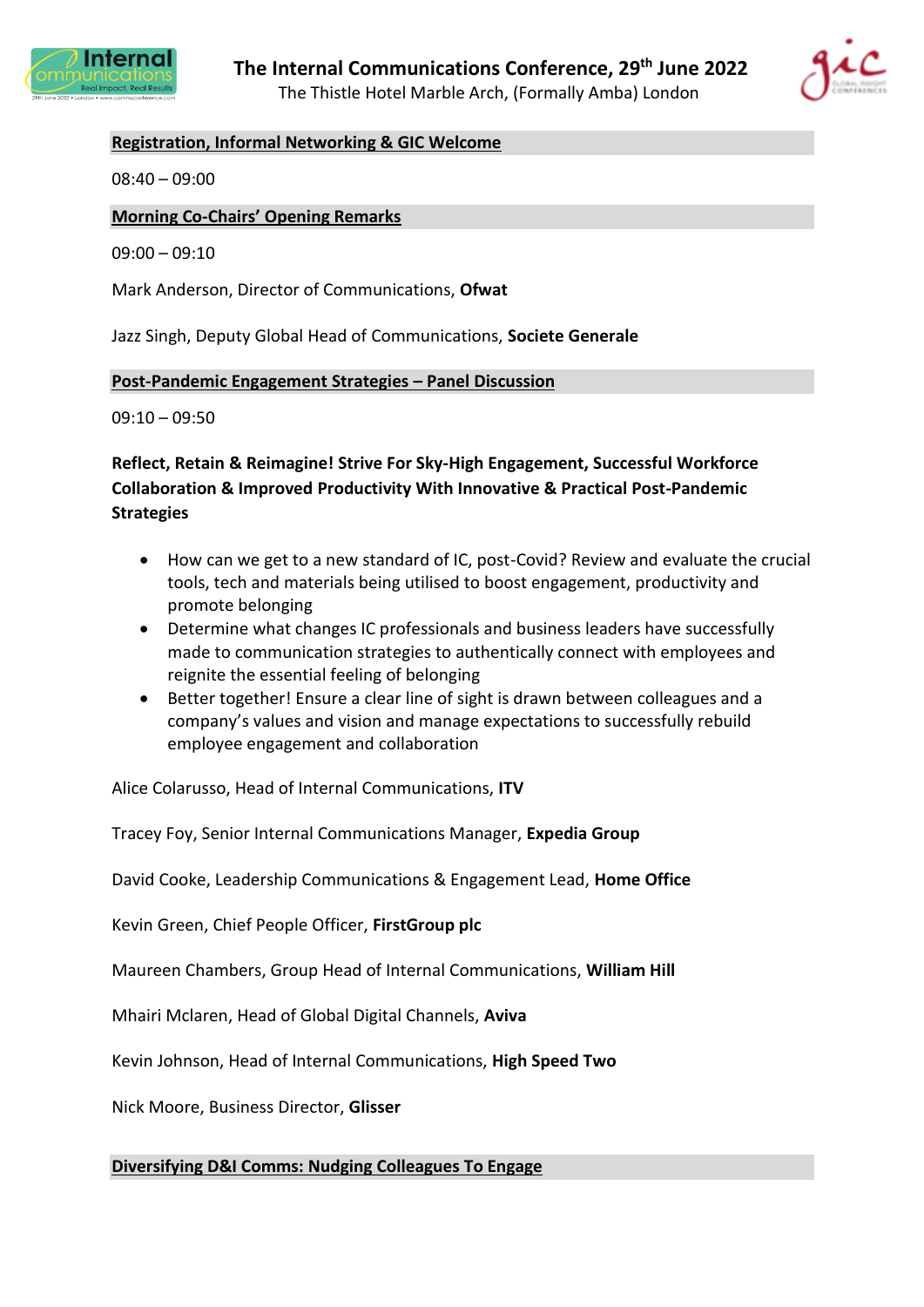



09:50 – 10:05

- Learn how nudge theory can be used to motivate different teams to engage with D&I
- Understand how the use of different language can motivate different teams to complete D&I surveys
- See how an experiment has shaped the D&I comms strategy for an energy provider

Ziba Goddard, Chief Consulting Officer, **Cowry Consulting**

Raphy March, Chief Design Officer, **Cowry Consulting**

#### **Employee Experience & Engagement – Panel Discussion**

 $10:05 - 10:45$ 

## **Power Fresh, Strategic & Effective Employee Engagement To Secure Colleague Buy-In & Reignite Productivity Levels**

- Maximise brand new insights and fresh and effective strategies to navigate the new digital world and secure sky-high engagement
- Ensure your messages land! How can IC transition from simply communicating to actually engaging employees across the business, no matter where they are based?
- Overcoming barriers and adapting to change: implement focused and simple communication strategies which connect employees in unsettling times

Donna Reeves, Former Head of Internal Communications & Engagement, **Fenwick**

Alana Renner, Head of Communications & Engagement, **Canada Life UK**

Gurvinder Sidhu, Senior Communications & Engagement Manager, **NHS**

Shaheena Ormerod-Sachedina, Internal Communications & Employee Engagement Specialist, **Penguin Random House UK**

Emma Duke, Head of Communications, Education, **Oxford University Press**

Kate Bromley, Head of Internal Communications, **RSPCA**

Jon Cox, Head of Sales, **The Bot Platform**

### **DPRG Case Study**

 $10:45 - 11:00$ 

**Empower Leaders, Maximise Stakeholder Buy-In & Secure Investment:**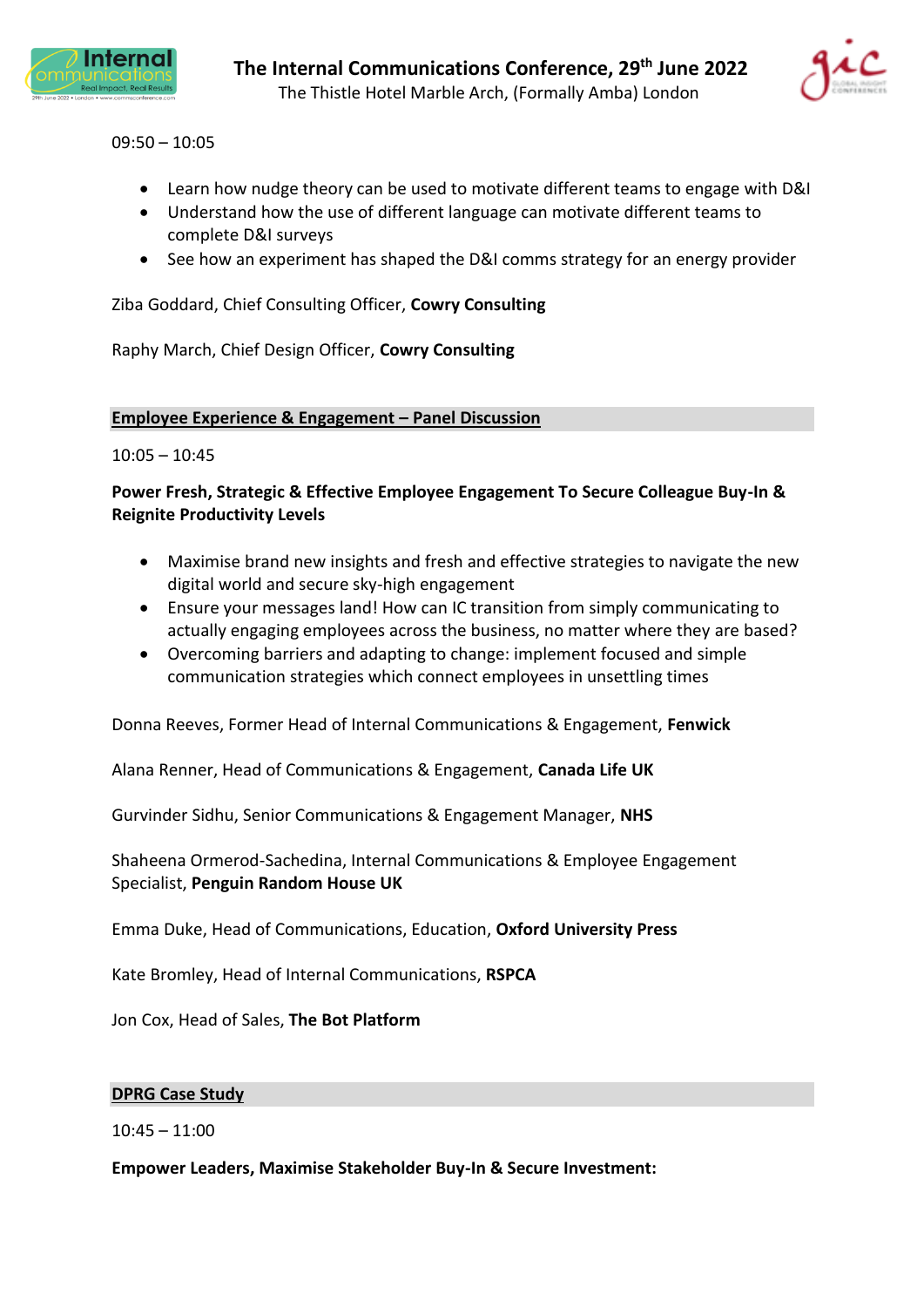



- Develop top management visibility and inspire leaders to become authentic communicators
- The connection between the way we engage and communicate with our people and the success of the organisation is well documented, yet some leaders still don't make this connection and place internal comms low in their priorities. Leaders who do not embrace internal comms, frankly, can't deserve to call themselves a leader.
- So how can comms professionals engage with their leaders and convince them to put to the top of their busy schedules an informative, engaging and exciting internal comms strategy, which makes their people feel included and encourages feedback.
- The presentation will give practical advice on how to inspire leaders to be part of the comms process, be proactive and not simply just a last-minute commitment. How do you understand the leader's vision and how can we present ROI which delivers the business case for their undivided attention.
- Content will be drawn from Dale's own experience as both a leader of one of the largest comms agencies in the UK and working with some of the most well-known brands and their senior leaders on their internal comms activations.

Dale Parmenter, CEO, **DRPG**

## **Morning Break With Informal Networking**

11:00-11:30

# **The Disrupted Workplace: Engaging People**

## 11:30 – 11:45

Listen to WM Reply on where we are at with our own modern workplace experiences and how your internal communications, especially your intranet, can support the challenges ahead with Microsoft 365. We'll answer these questions and more.

- What challenges exist across industries?
- How to evolve your intranet to meet employee experience expectations?
- What can you do now to support your internal comms objectives?
- How to get support from others in your organisation and gain momentum?

## Ajay Patel, Senior SharePoint Consultant, **WM Reply**

David Callaghan, Modern Workplace Lead, **WM Reply**

## **Diversity, Inclusion, Equality & Belonging**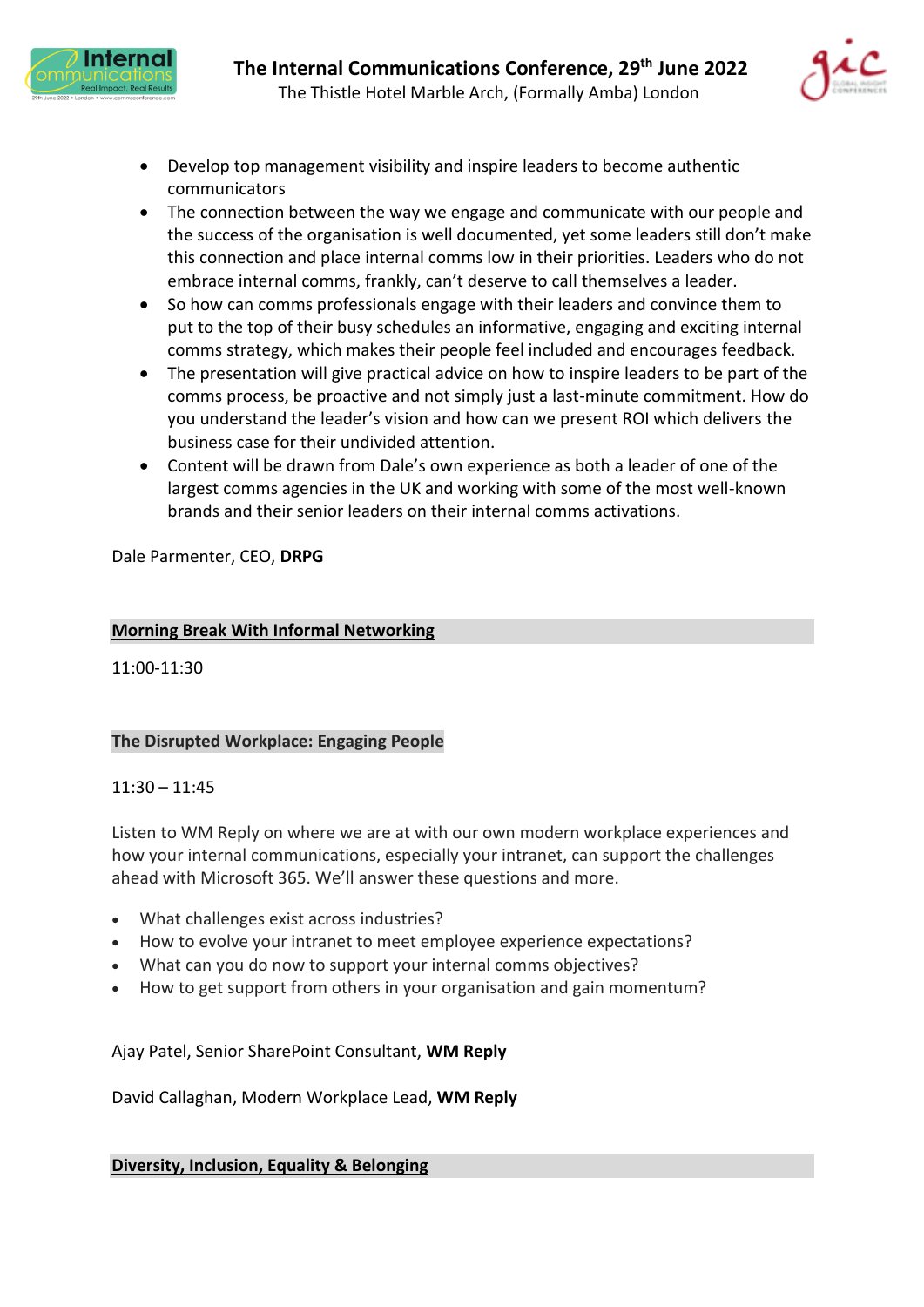



## 11:45 – 12:05

# **Embed D&I Into Organisational DNA - Develop An Inclusive Company Culture By Understanding & Engaging Every Employee**

- Avoiding a tick-box approach: how can we make internal communication processes more genuine and authentic in order to truly celebrate diversity in the workplace?
- Tangible steps to firmly cement diversity, inclusion, equality and belonging into company culture to enable colleagues to bring their whole selves to work
- Truly accessible communications: guarantee all colleagues feel valued, heard and supported by adapting and ensuring that communications are user-friendly

## Kate Reynolds, Director of Communications, **Sanctuary Group**

**Get Happy!** How To Deliver Positivity Through A Better *Digital Employee Experience*

## 12:05 – 12:20

Many organisations have faced increased pressures caused by the dramatic shift in ways of working over the last 2 years including:

- Retaining staff in a competitive recruiting market and ensuring HAPPY employees
- How to onboard remotely, successfully
- How to increase engagement and collaboration in a virtual/hybrid working world
- Knowing which strategies best suit your business needs

Join Paul Zimmerman, Chief Operating Officer, Invotra Group, as he takes an in depth look into the tools and strategies available to support internal communications. Utilising over 10+ years industry experience, Paul will explore how to optimise the digital employee experience through making workplace engagement rewarding, personal, transparent and fun!

Paul Zimmerman, Chief Operating Officer, **Invotra Group**

### **The Strategic Role Of Internal Communications – Panel Discussion**

### $12:20 - 13:00$

## **Retain That Vital Seat At The Table! Demonstrate Internal Communications As A Trusted & Critical Business Function Which Drives Strategic Direction**

• Not merely a crisis aversion! The pandemic has brought IC to the forefront so how can we harness this moving forward and continue to prove the strategic role IC plays post-pandemic?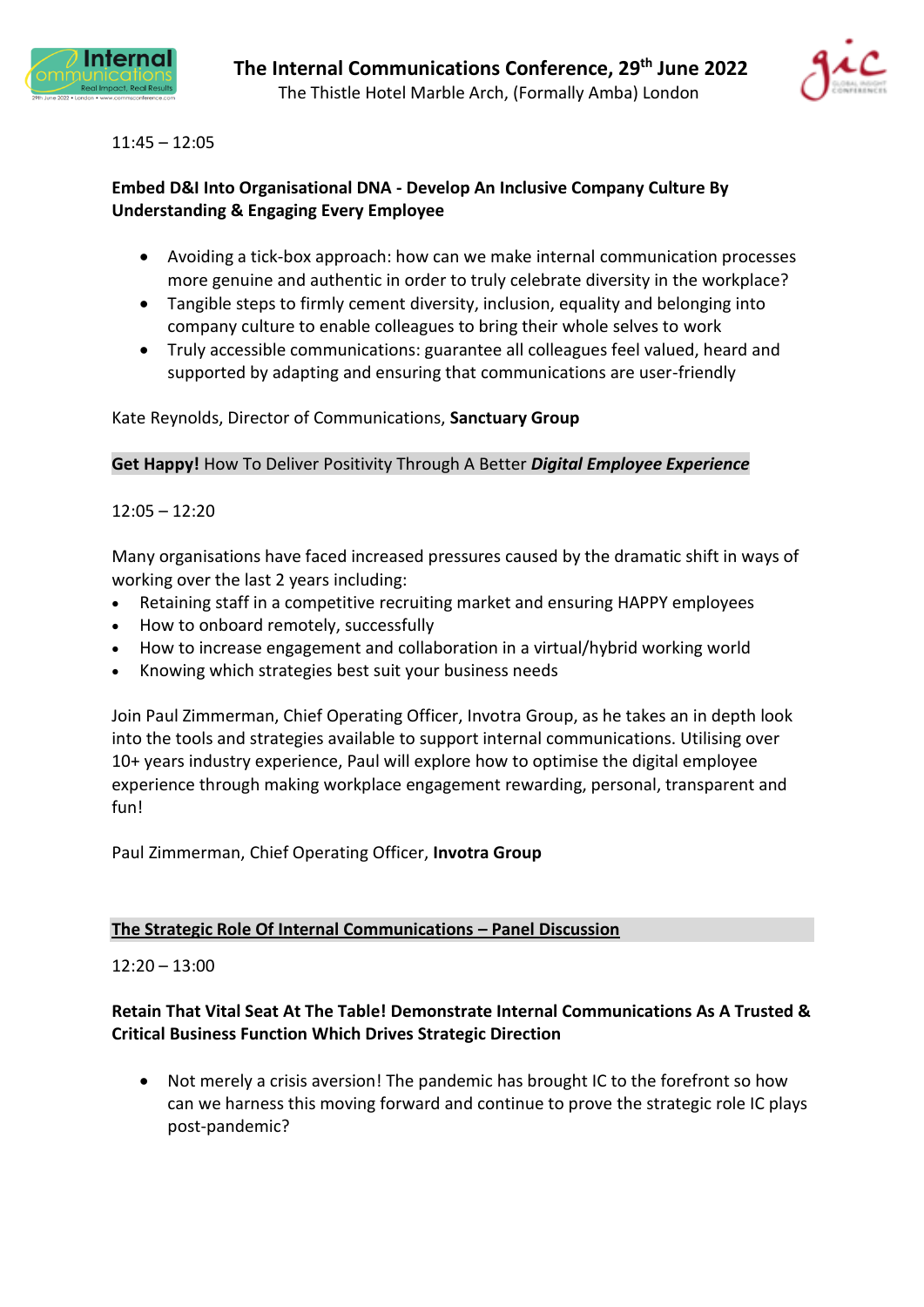



- Take internal comms to the next level: from strategy to wellbeing and belonging, IC has been vital over the past 2 years to connect employees. Now is the time to take this even further and start influencing other teams within your business
- Demonstrate the bottom-line results of your efforts to secure senior leadership and gain trusted advisor status to ultimately verify the value of IC as a discipline

Georgina Panting, Head of Internal Communications, **Metro Bank (UK)**

Matt Crabb, Head of Employee Communications & Engagement, **De Beers Group**

Will Read, CEO, **Sideways 6**

#### **Lunch Break & Informal Networking**

 $13:00 - 14:00$ 

#### **Breakout Discussions – Informal Peer-To-Peer Discussions**

 $13:30 - 14:00$ 

- A) Social Media
- B) Wellbeing

Kitty Appleby, Global Internal Communications Manager, **Tate & Lyle**

C) Mental Health

D) Attrition

### **Afternoon Co-Chairs' Opening Remarks**

14:05-14:15

Tiffany Watson, Director, Internal Communication, **Liberty Global**

### **Communication Strategies for Hybrid Success**

 $14:15 - 14:30$ 

- What's hybrid about hybrid work?
- Benefits and impact of a successful hybrid experience
- Synchronous vs. asynchronous communications
- Unifying culture in a hybrid environment
- A hybrid employee experience

### Christopher Garbett, Sales Engineer, **LumApps**

**Channels & Content Strategies**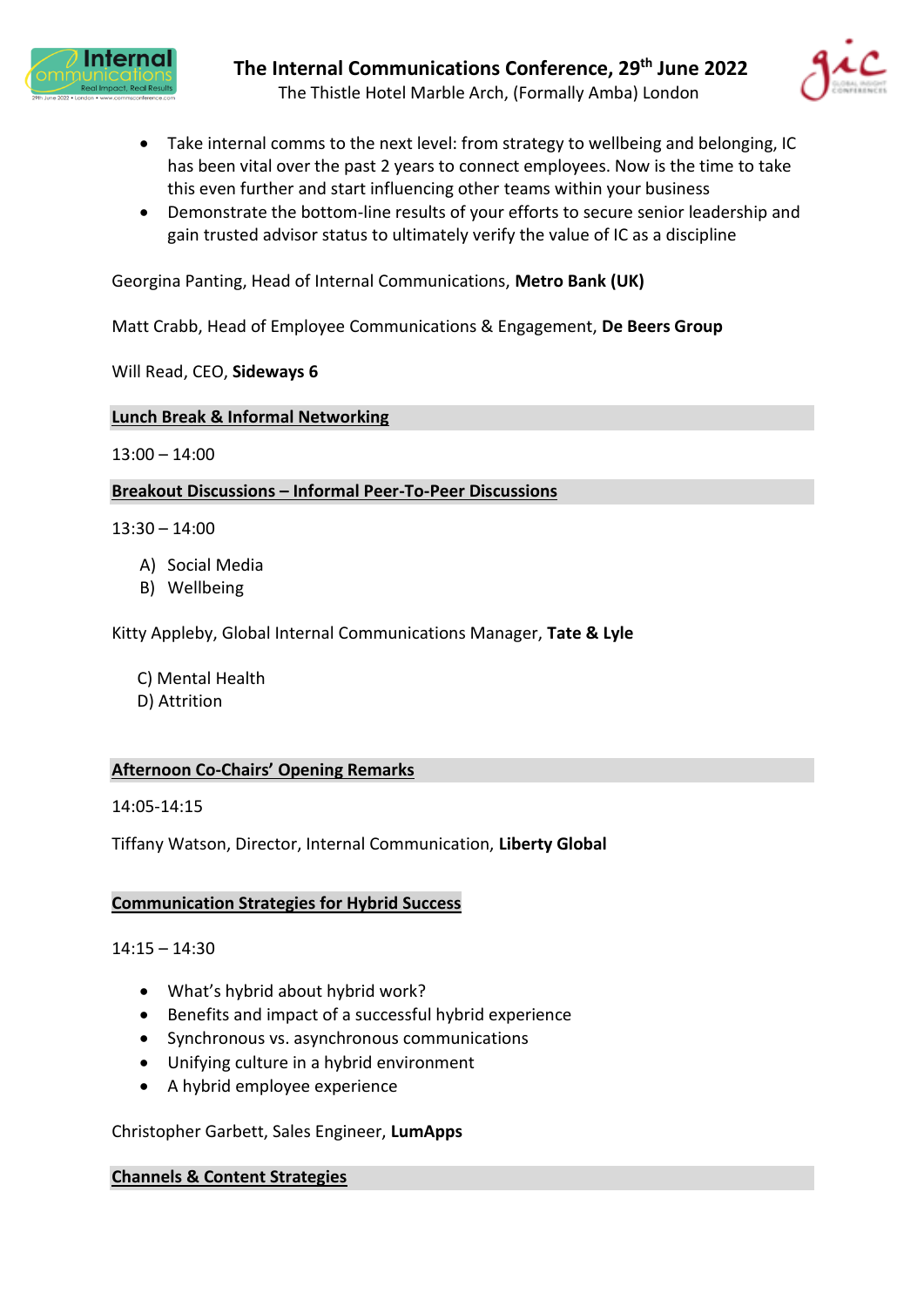



### 14:30 – 14:45

## **Cut-Through & Guarantee Improved Engagement With Innovative, Targeted & Creative Content & Channel Strategies**

- Avoid an over-complicated channel mix and guarantee that crucial messages stick for employees by simplifying channels to retain a captive and engaged audience
- The employee-led market: prioritise channels based on audience demand to ultimately improve the efficiency of IC processes
- The best of both worlds: ensure the right balance between digitally dominated channels and face-to-face communications is met

Yulia Ostasheva, Group Senior Internal Communications Manager, **BAT**

Mark Glover, Group Senior Internal Communications Manager, **BAT**

### **Bonus Session With ADDIN 365**

14:45– 15:00

What does best look like? Designing and delivering employee experiences on Microsoft 365

- **Delivering a 'wow' look and feel.** Achieving brand alignment across your entire employee experience with a sneak peek at the latest creative implementations and digital design trends.
- Achieving a consistent and scalable experience. Discover how employee experiences can be delivered in moments, not months.
- **Support findability with the use of AI and bots.**
- **Use mobile to deliver maximum content relevance.** Using Microsoft Viva Connections to connect with your employees with tailored communications – wherever they are working.
- **Promoting wellbeing.** Explore how employee experiences are being delivered to achieve high employee engagement, fostering feelings of inclusion and boosting productivity.

Suzy Dean, CEO, **AddIn365**

### **Engage Leaders, Secure Buy-In**

 $15:00 - 15:20$ 

**Empower Leaders, Maximise Senior Stakeholder Buy-In & Secure Investment By Encouraging Open Conversations Between Leaders & Employees & Showcasing Bottom-Line Results**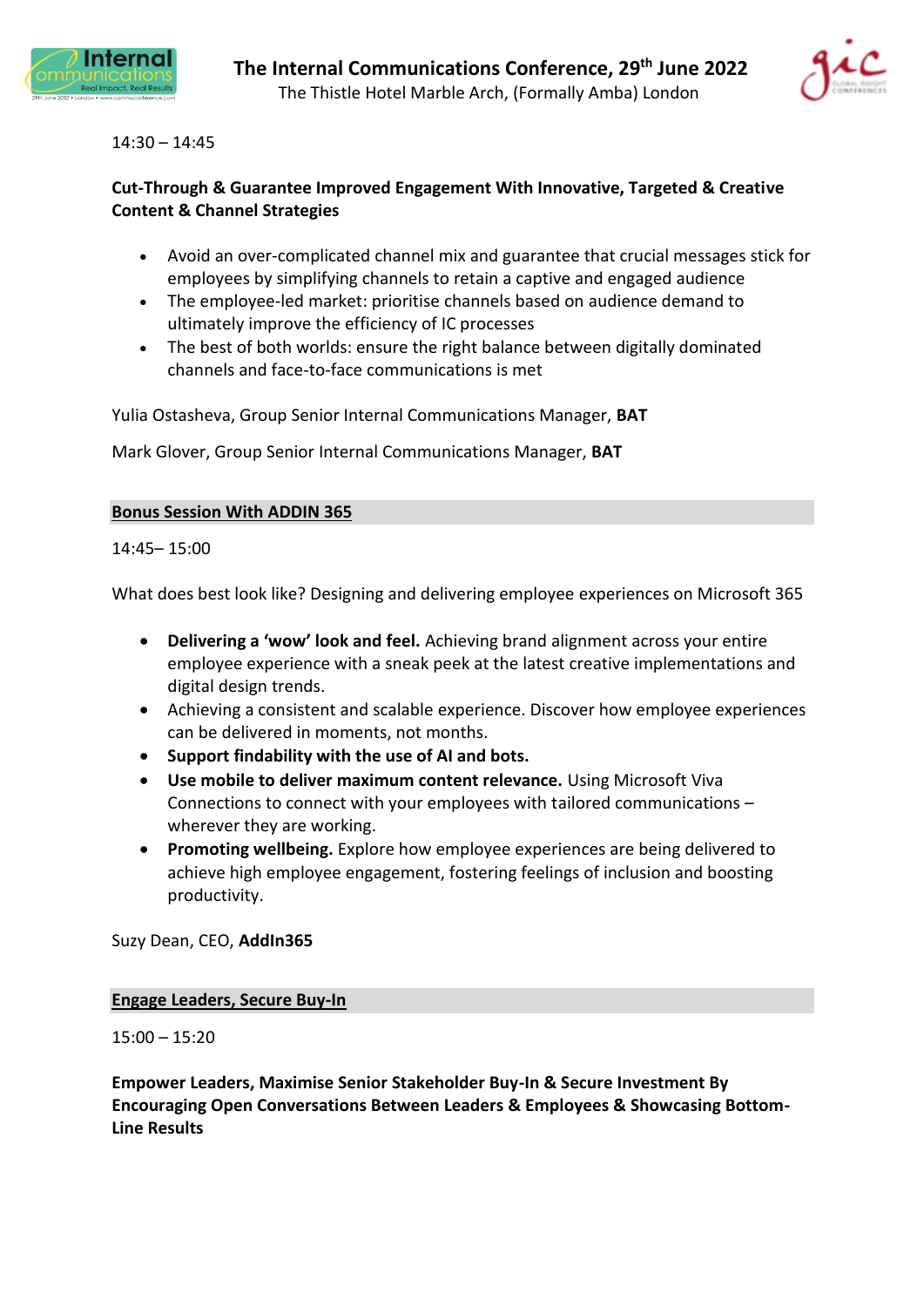



- Deliver results for continued buy-in by inspiring and empowering senior management to become relatable and authentic communicators
- Be seen and heard! How can we make top management more visible in organisations authentically?
- Develop tight-knit relationships with leadership to align key communication goals and breakdown corporate barriers in order to secure long-term investment

Tiffany Watson, Director, Internal Communication, **Liberty Global**

### **Afternoon Break With Informal Networking**

15:20 – 15:50

### **Measuring Success**

15:50 – 16:10

## **Implement The Right Measurement Tools & Techniques To Effectively Capture The Success Of Your Internal Communication Strategies For Maximised Impact & Influence**

- Keep comms strategies agile by utilising the best measurement tools and translating insights and figures into compelling narratives
- that demand senior backing
- Maximise employee listening: observe and filter vital employee feedback in order to influence future strategies
- Bridge the gap between measurement and ROI by leveraging the crucial metrics which capture IC success to tick the right boxes for senior execs

Matthew Knowles, Head of Employee Communications, **Thames Water**

### **The Future Of Internal Communications – Panel Discussion**

 $16:10 - 16:40$ 

# **Maintain Momentum, Keep Up With Changing & Evolving Employee Expectations With Clear, Strategic & Future-Proofed Internal Communication Strategies**

- The changing internal comms landscape with budgets more prominent than ever, what does the future hold for the internal
- comms function?
- Where does the future of IC sit within the digital landscape, and what level of upskilling will be required to meet business targets?
- Change is inevitable! Predict the new trends to watch out for in 2022 and beyond in order to stay ahead of the game and adapt quickly
- As internal communication continues to secure strategic influence, explore the changing role of the discipline and how to best prepare your teams

Matthew Knowles, Head of Employee Communications, **Thames Water**